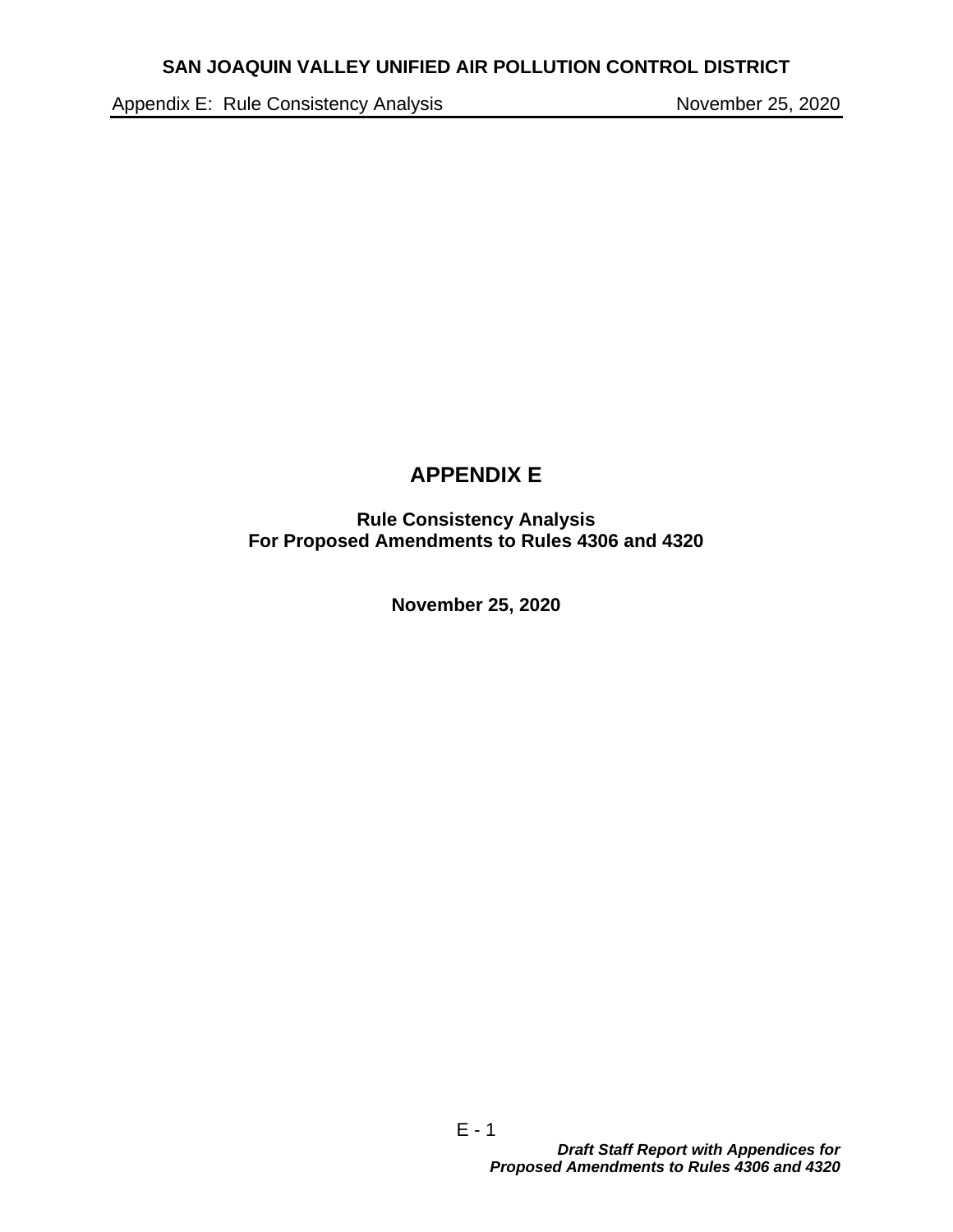## **SAN JOAQUIN VALLEY UNIFIED AIR POLLUTION CONTROL DISTRICT**

Appendix E: Rule Consistency Analysis November 25, 2020

This page intentionally blank.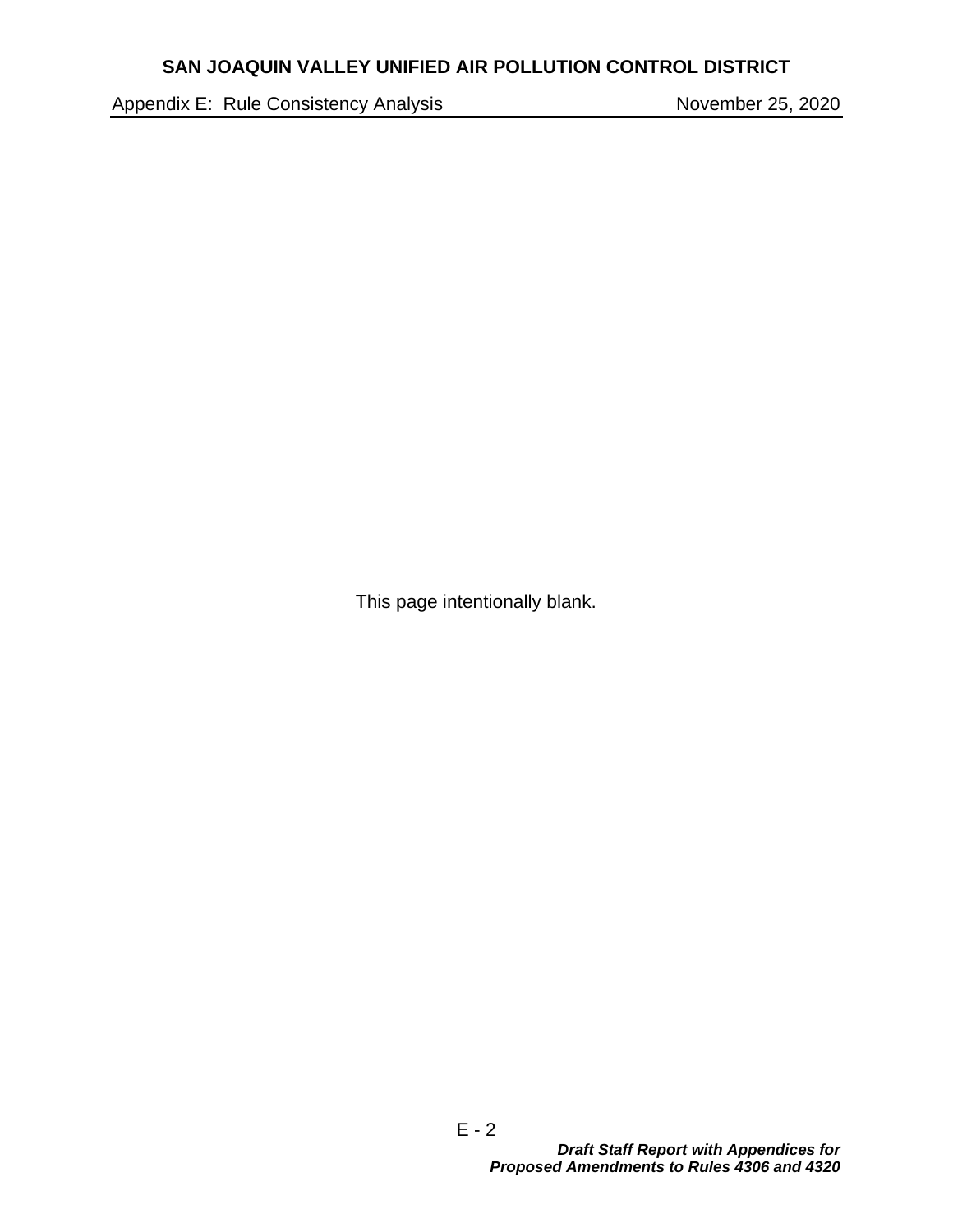## **SAN JOAQUIN VALLEY UNIFIED AIR POLLUTION CONTROL DISTRICT**

Appendix E: Rule Consistency Analysis November 25, 2020

## **RULE CONSISTENCY ANALYSIS FOR PROPOSED AMENDMENTS TO RULE 4311**

### **I. REQUIREMENTS FOR RULE CONSISTENCY ANALYSIS**

Pursuant to Section 40727.2 of the California Health and Safety Code, prior to adopting, amending, or repealing a rule or regulation, the District performs a written analysis that identifies and compares the air pollution control elements of the rule or regulation with corresponding elements of existing or proposed District and United States Environmental Protection Agency (EPA) rules, regulations, and guidelines that apply to the same source category. The rule elements analyzed are emission limits; monitoring and testing requirements; recordkeeping and reporting requirements; and operating parameters and work practice requirements.

#### **II. ANALYSIS**

#### **A. District Rules**

Facilities could be subject to other District rules including:

- $\triangleright$  Rule 1070 Inspections
- $\triangleright$  Rule 1081 Source sampling
- ▶ Rule 1100 Equipment Breakdown
- ▶ Rule 2010 Permits Required
- ▶ Rule 2201 New and Modified Stationary Source Review Rule
- $\triangleright$  Rule 2520 Federally Mandated Operating Permits
- ▶ Rule 4001 New Source Performance Standards
- $\triangleright$  Rule 4101 Visible Emissions
- Rule 4102 Nuisance<br>  $\triangleright$  Rule 4201 Particulate
- Particulate Matter Concentration
- ▶ Rule 4454 Refinery Process Unit Turnaround
- $\triangleright$  Rule 4623 Storage of Organic Liquids
- $\triangleright$  Rule 4624 Organic Liquid Loading
- ▶ Rule 4801 Sulfur Compounds

The above-listed rules are not in conflict with, nor are they inconsistent with the requirements of Proposed Rules 4306 and 4320.

#### **B. Federal Rules, Regulations, and Policies**

*1. EPA Control Techniques Guideline (CTG) Document*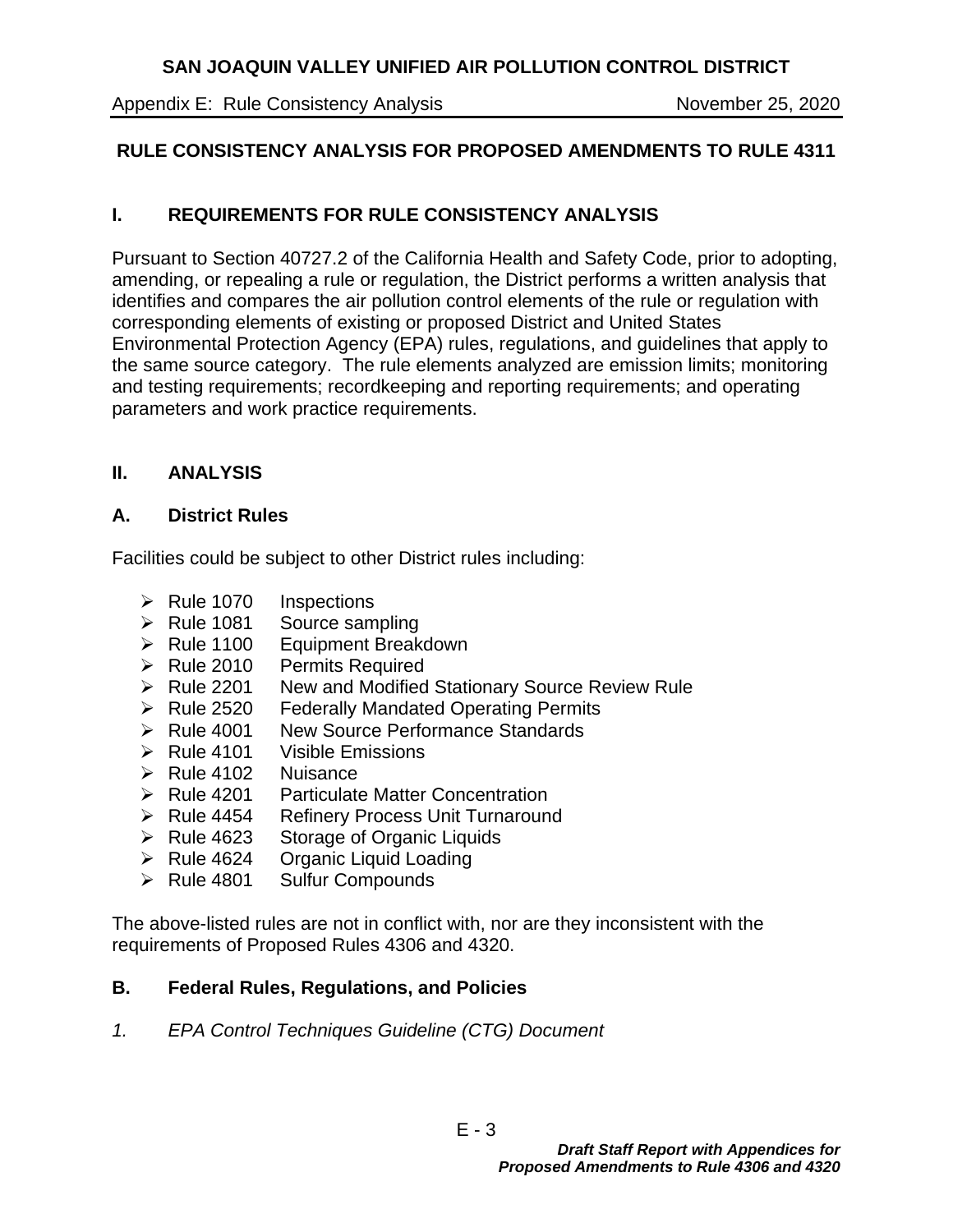Based on the EPA "Control Techniques Guidelines and Alternative Control Techniques Documents for Reducing Ozone-Causing Emissions" document<sup>[1](#page-3-0)</sup>, there are no EPA CTGs applicable to this source category and, therefore, no conflicts or inconsistencies with the proposed requirements of Rules 4306 and 4320.

*2. EPA Alternative Control Techniques (ACT) Document*

EPA-453/R-93-034 (ACT Document – NOx emissions from Process Heaters)

The District evaluated the requirements contained within the ACT for NOx Emissions from Process Heaters and found no requirements that were more stringent than those already in Rules 4306 and 4320.

EPA-453/R-94-022 (ACT Document – NOx Emissions from Industrial/Commercial/Institutional Boilers)

The District evaluated the requirements contained within the ACT for NOx Emissions from Industrial/Commercial/Institutional Boilers and found no requirements that were more stringent than those already in Rules 4306 and 4320.

EPA-453/R-94-023 (ACT Document – NOx Emissions from Utility Boilers)

The District evaluated the requirements contained within the ACT for NOx Emissions from Utility Boilers and found no requirements that were more stringent than those already in Rules 4306 and 4320.

*3. EPA New Source Performance Standard (NSPS)*

40 CFR 60 Subpart D (Standards of Performance for Fossil-Fuel Fired Steam Generators for which Construction Is Commenced After August 17, 1971)

The District evaluated the requirements contained within 40 CFR 60 Subpart D and found no requirements that were more stringent than those already in Rules 4306 and 4320.

40 CFR 60 Subpart Db (Standards of Performance for Industrial-Commercial-Institutional Steam Generating Units)

<span id="page-3-0"></span> <sup>1</sup> Control Techniques Guidelines and Alternative Control Techniques Documents for Reducing Ozone-Causing Emissions. (2016). Retrieved November 5, 2020 from [https://www.epa.gov/ground-level-ozone-pollution/control](https://www.epa.gov/ground-level-ozone-pollution/control-techniques-guidelines-and-alternative-control-techniques)[techniques-guidelines-and-alternative-control-techniques](https://www.epa.gov/ground-level-ozone-pollution/control-techniques-guidelines-and-alternative-control-techniques)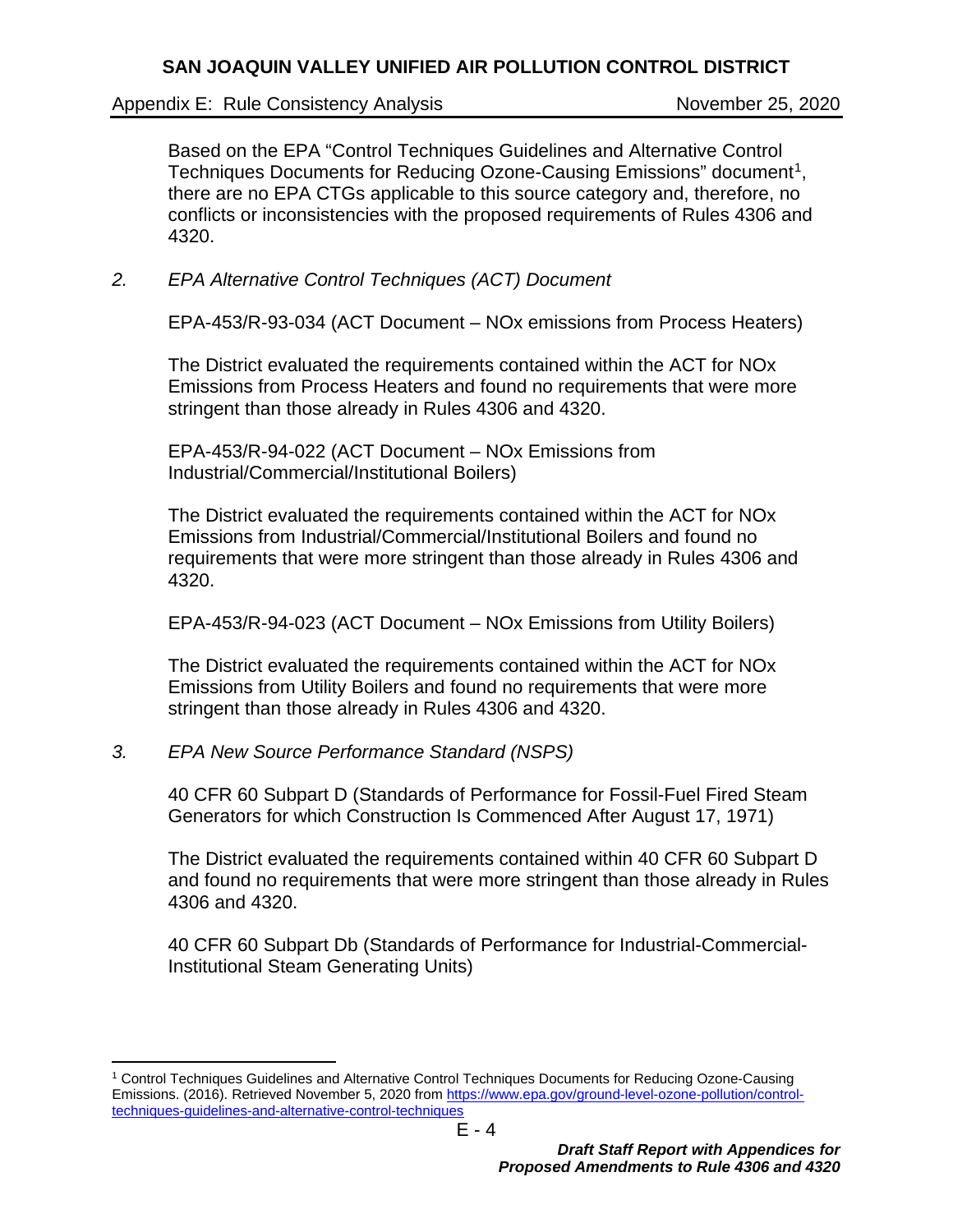The District evaluated the requirements contained within 40 CFR 60 Subpart Db and found no requirements that were more stringent than those already in Rules 4306 and 4320.

40 CFR 60 Subpart Dc (Standards of Performance for Small Industrial-Commercial-Institutional Steam Generating Units)

The District evaluated the requirements contained within 40 CFR 60 Subpart Dc and found no requirements that were more stringent than those already in Rules 4306 and 4320.

40 CFR Part 60 Subpart J (Standards of Performance for Petroleum Refineries)

The District evaluated the requirements contained within 40 CFR 60 Subpart J and found no requirements that were more stringent than those already in Rules 4306 and 4320.

40 CFR Part 60 Subpart Ja (Standards of Performance for Petroleum Refineries for Which Construction, Reconstruction, or Modification Commenced After May 14, 2007

The District evaluated the requirements contained within 40 CFR 60 Subpart Ja and found no requirements that were more stringent than those already in Rules 4306 and 4320.

*4. National Emission Standard for Hazardous Air Pollutants (NESHAP)*

40 CFR 63 Subpart DDDDD (NESHAP for Major Sources: Industrial, Commercial, and Institutional Boilers and Process Heaters)

40 CFR 63 Subpart DDDDD was amended on January 31, 2013 to include new emission limits for PM, CO, and total selective metals (TSM), replace numeric dioxin emission limits with work practice standards, add new subcategories of facilities, and add alternative monitoring approaches for compliance with the PM limit. The PM control requirements in District Rule 4320 are more stringent for liquid fuels because it only allows liquid fuels to be burned during PUC quality natural gas curtailment periods. Rule 4320 requirements are equivalent to that of the Subpart DDDDD for gaseous fuels used in the District permitted units except for the gaseous fuels that exceed 40  $\mu$ g/m<sup>3</sup> of mercury.